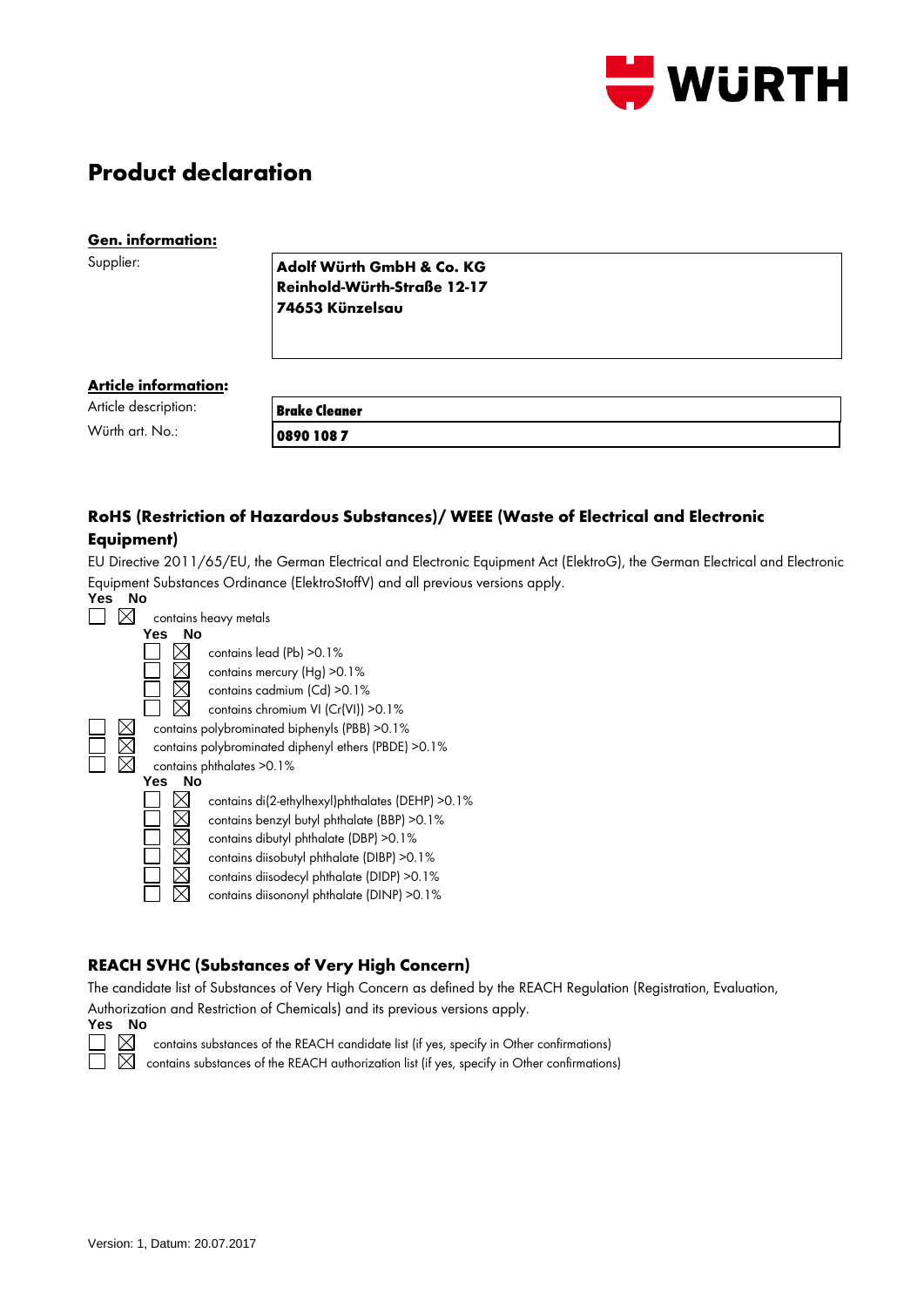

#### **ODS (ozone depleting substances)**

The Montreal Protocol on Substances that Deplete the Ozone Layer and its amendments apply.



# **PIWS (paint-wetting impairment substances)**

Note: This confirmation only applies if the product is used properly. It was only inquired whether no paint-wetting impairment substances were used during manufacturing of the product. The presence of analytically detectable traces of the above mentioned substances, which have possibly been introduced into the product via the raw materials, auxiliaries and additives, cannot be excluded. We recommend a preliminary test before use. **Yes No**

| ٠<br>۰.<br>×<br>۰. |  |
|--------------------|--|
|                    |  |

 $\square$   $\square$  contains PIWS (paint-wetting impairment substances)

**Yes No**  $\Box \boxtimes$  contains silicone

#### **VOCs (volatile organic compounds)**

EU Directives 2004/42/EC and 2010/75/EU apply.

**Yes No**

 $\boxtimes$   $\Box$  contains solvents. If yes, which ones: S. SDS

 $\Box$   $\boxtimes$  contains other VOCs. If yes, which ones:

# **MOSH/MOAH (amended by POSH/PAO)**

(MOSH: mineral oil saturated hydrocarbons; MOAH: mineral oil aromatic hydrocarbons; POSH: polyolefin oligomeric saturated hydrocarbons; PAO: poly alpha olefin)

The FDA (Food and Drug Administration) Rule 21 CFR 178.3570, studies of the European Food Safety Authority (EFSA), studies of the Federal Institute for Risk Assessment (BfR) and all previous versions apply.

**Yes No**

 $\Box$   $\boxtimes$  The product has an NSF H1 approval (if no, move on to the next item, if yes, please continue)

**Yes No**

contains MOSH (POSH/PAO can also be detected) of the following content: 96,49%

 $\boxtimes$   $\Box$  contains MOAH of the following content: <0,01%

# **GMO (genetically modified organism)**

EU Directive 1830/2003 and its previous versions apply. **Yes No**



 $\Box$   $\boxtimes$  contains genetically modified organisms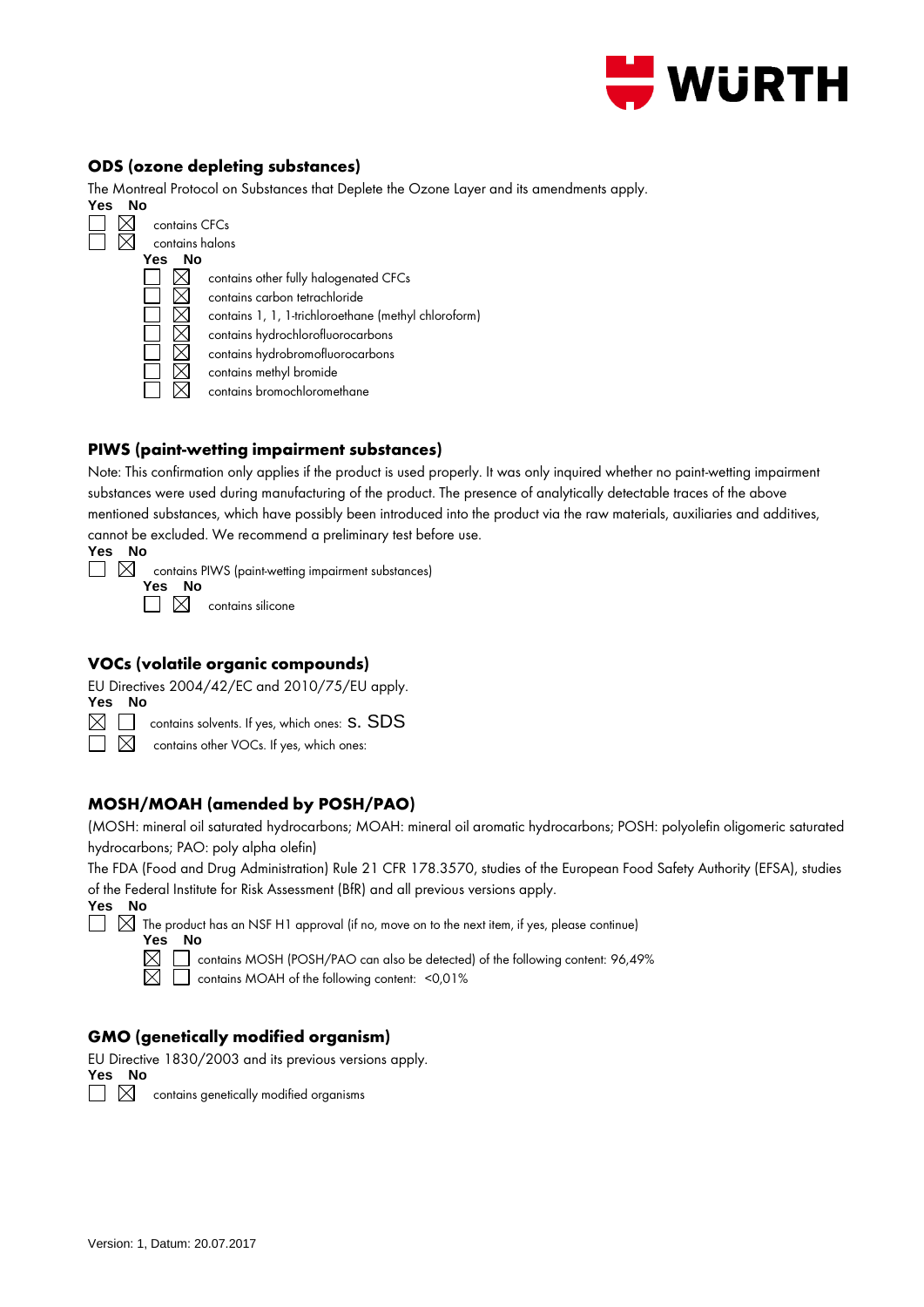

#### **Allergens**

Annex II to EU Directive 1169/2011, FALCPA (Food Allergen Labeling and Consumer Protection Act), EC Regulation 1223/2009 on cosmetics and all previous versions apply.

| Yes<br>No<br>except:                      | contains cereals containing gluten, namely: wheat, rye, barley, oats, spelt, kamut or their hybridized strains, and products thereof,                                                                                                                                                                                                                                                                                                                                                  |
|-------------------------------------------|----------------------------------------------------------------------------------------------------------------------------------------------------------------------------------------------------------------------------------------------------------------------------------------------------------------------------------------------------------------------------------------------------------------------------------------------------------------------------------------|
|                                           | wheat-based glucose syrups including dextrose*;<br>a)<br>wheat-based maltodextrins*;<br>b)<br>glucose syrups based on barley;<br>c)<br>d)<br>cereals used for making alcoholic distillates including ethyl alcohol of agricultural origin.                                                                                                                                                                                                                                             |
|                                           | contains crustaceans and products thereof.<br>contains eggs and products thereof;<br>contains fish and products thereof, except:<br>fish gelatine used as carrier for vitamin or carotenoid preparations;<br>a)                                                                                                                                                                                                                                                                        |
|                                           | b)<br>fish gelatine or isinglass used as fining agent in beer and wine.<br>contains peanuts and products thereof.<br>contains soybeans and products thereof, except:<br>fully refined soybean oil and fat*<br>a)<br>natural mixed tocopherols (E306), natural D-alpha tocopherol, natural D-alpha tocopherol acetate, and natural D-<br>b)                                                                                                                                             |
| $\boxtimes$                               | alpha tocopherol succinate from soybean sources;<br>vegetable oils derived from phytosterols and phytosterol esters from soybean sources;<br>c)<br>d)<br>plant stanol esters produced from vegetable oil sterols from soybean sources.<br>contains milk and products thereof (including lactose), except:<br>whey used for making alcoholic distillates including ethyl alcohol of agricultural origin;<br>a)                                                                          |
| $\boxtimes$                               | b)<br>lactitol.<br>contains nuts, namely: almonds (Amygdalus communis L.), hazelnuts (Corylus avellana), walnuts (Juglans regia), cashews<br>(Anacardium occidentale), pecan nuts (Carya illinoinensis (Wangenh.) K. Koch), Brazil nuts (Bertholletia excelsa), pistachio nuts (Pistacia<br>vera), macadamia or Queensland nuts (Macadamia ternifolia), and products thereof, except for nuts used for making alcoholic distillates<br>including ethyl alcohol of agricultural origin. |
|                                           | contains celery and products thereof.<br>contains mustard and products thereof.<br>contains sesame seeds and products thereof.<br>contains sulphur dioxide and sulphites at concentrations of more than 10mg/liter in terms of the total SO <sub>2</sub> which are to be                                                                                                                                                                                                               |
| $\boxtimes$<br>$\boxtimes$<br>$\boxtimes$ | calculated for products as proposed ready for consumption or as reconstituted according to the instructions of the manufacturers.<br>contains lupins and products thereof.<br>contains molluscs and products thereof.<br>* And the products thereof, in so far as the process that they have undergone is not likely to increase the level of allergenicity assessed by<br>EFSA for the relevant product from which they originated.<br>contains latex components                      |
| No<br>Yes<br>$\boxtimes$                  | The product has an approval as a cosmetic (if no, move on to the next item, if yes, please continue)<br>Yes No<br>contains substances from Annex II to EC Regulation 1223/2009<br>contains substances from Annex III to EC Regulation 1223/2009 above the threshold limits                                                                                                                                                                                                             |

#### **BSE/TSE**

The Official Journal of the European Union EMEA/410/01 Rev. 3, March 2011, and its previous versions apply.

**Yes No**

 $\square$   $\square$  contains substances of animal origin